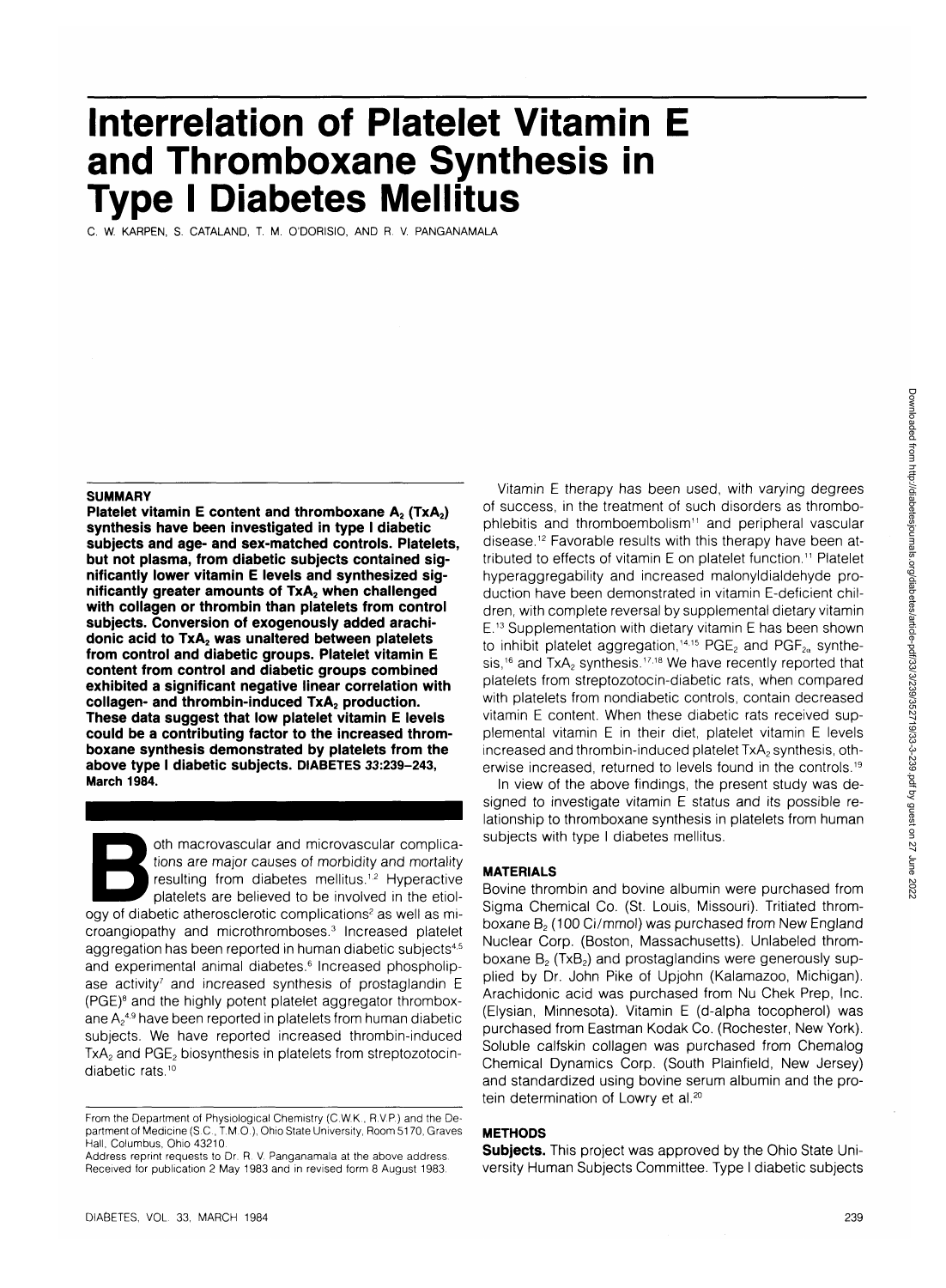## PLATELET VITAMIN E AND THROMBOXANE SYNTHESIS

| TABLE 1                                         |  |
|-------------------------------------------------|--|
| Characterization of control and diabetic groups |  |

|                      | Control                | <b>Diabetic</b>         |           |
|----------------------|------------------------|-------------------------|-----------|
| Glucose (mg/dl)      | $71 \pm 6 (56 - 93)$   | $206 \pm 22 (71 - 355)$ | < 0.001   |
| Triglyceride (mg/dl) | $61 \pm 4$ (36-90)     | $73 \pm 10 (25 - 120)$  | <b>NS</b> |
| Cholesterol (ma/dl)  | $142 \pm 5(110 - 180)$ | $176 \pm 7(143 - 205)$  | < 0.005   |
| Platelets/nl blood   | $243 \pm 8$ (172-301)  | $303 \pm 11$ (217-381)  | < 0.001   |
| Weight (kg)          | $64 \pm 2 (50 - 80)$   | $68 \pm 4(49-119)$      | <b>NS</b> |

were selected from the Ohio State University Hospital's outpatient diabetes clinic and inpatient Clinical Research Center. Sixteen type I diabetic subjects (10 women, 6 men) and 16 age- and sex-matched healthy controls were studied. The mean ages for the diabetic and control groups were 32 yr (19-58 yr) and 31 yr (23-60 yr), respectively. None of the subjects was receiving supplemental vitamin E or any other medication known to interfere with vitamin E determinations. No subject had ingested aspirin for at least 2 wk or was receiving any other medication known to interfere with platelet thromboxane measurements. All diabetic subjects were receiving insulin. Duration of diabetes ranged from 1 mo to 36 yr (mean  $= 15$  yr). In the diabetic study group, all but one had peripheral neuropathy, seven had mild proteinuria  $(< 0.5$  g/24 h), and eight had retinopathy (two proliferative and six background).

**Preparation of washed platelets.** Following an overnight fast and after informed consent was obtained, blood (9.2 parts) was drawn into 77 mM EDTA (0.8 parts) and centrifuged at 250  $\times$  g for 15 min to prepare platelet-rich plasma (PRP). PRP was centrifuged (1950  $\times$  g) and platelets washed twice with TRIS (50 mM)-NaCI (150 mM)-EDTA (1.5 mM) buffer, pH 7.4. The final platelet pellet was suspended in calcium-free Krebs-Henseleit buffer, and the platelets counted using phase-contrast microscopy.

**Platelet thromboxane biosynthesis.** Platelet synthesis of TxA<sub>2</sub> was measured using radioimmunoassay (RIA) of TxB<sub>2</sub>, the stable hydrolysis product of  $TxA<sub>2</sub>$ , as previously described.<sup>17</sup> Platelets (10<sup>8</sup>/0.5 ml incubation volume) were stirred at 37°C with thrombin, collagen, or arachidonic acid. After termination with 1 N HCI, reaction products were extracted into diethyl ether, the ether evaporated under  $N<sub>2</sub>$ , and the residue suspended in TRIS (50 mM)-albumin (0.1%) RIA buffer (pH 7.6). RIA was performed using an antiserum against TxB<sub>2</sub>, which demonstrated the following cross-reactivities: PGD<sub>2</sub>, 1.6%; PGE<sub>2</sub>, 0.021%; PGF<sub>2a</sub>, 0.26%; arachidonic acid,  $< 0.001\%$ ; vitamin E,  $< 0.0015\%$ ; and 12-hydroxyeicosatetraenoic acid (HETE), < 0.08%.

**Plasma and platelet vitamin E.** Vitamin E was measured in plasma and platelets using HPLC as described by Hatam and Kayden.<sup>21</sup> Plasma (0.5 ml) or platelets (0.4-1.0  $\times$  10<sup>9</sup> in 0.5 ml Krebs buffer) was subjected to ethanolic KOH saponification in the presence of ascorbic acid, the nonsaponifiable fraction extracted into hexane, the hexane evaporated under  $N_{2}$ , and the residue dissolved in methanol. HPLC was performed using isocratic elution (methanol) and a reverse-phase Beckman Ultrasphere ODS column (Beckman Instruments, Inc., Novi, Michigan). Vitamin E standards and a pooled human plasma control were included with each run. The retention time for vitamin E is 4 min and the assay is linear with vitamin E concentrations ranging from 0.3 to  $25 \mu g/ml$ .

**Data analysis.** Differences between means were evaluated using Student's two-tailed t test. All data are presented as mean  $\pm$  SEM. Numbers in parentheses indicate numbers of subjects in each group. NS denotes that differences are not significant.

## **RESULTS**

Table 1 presents information concerning the control and diabetic groups. Mean plasma glucose and cholesterol levels and whole blood platelet counts were significantly elevated in the diabetic group, while mean weight and plasma triglyceride levels were not different between the two groups. **Platelet thromboxane synthesis.** Synthesis of platelet TxB<sub>2</sub> was measured after addition of thrombin, collagen, or arachidonic acid to washed platelets. Figure 1 illustrates thrombin-induced TxB<sub>2</sub> production in platelets from control



**FIGURE 1. Thrombin-induced platelet TxB<sub>2</sub> synthesis in control (C) and diabetic (D) group platelets. Incubation time** = **5 min.**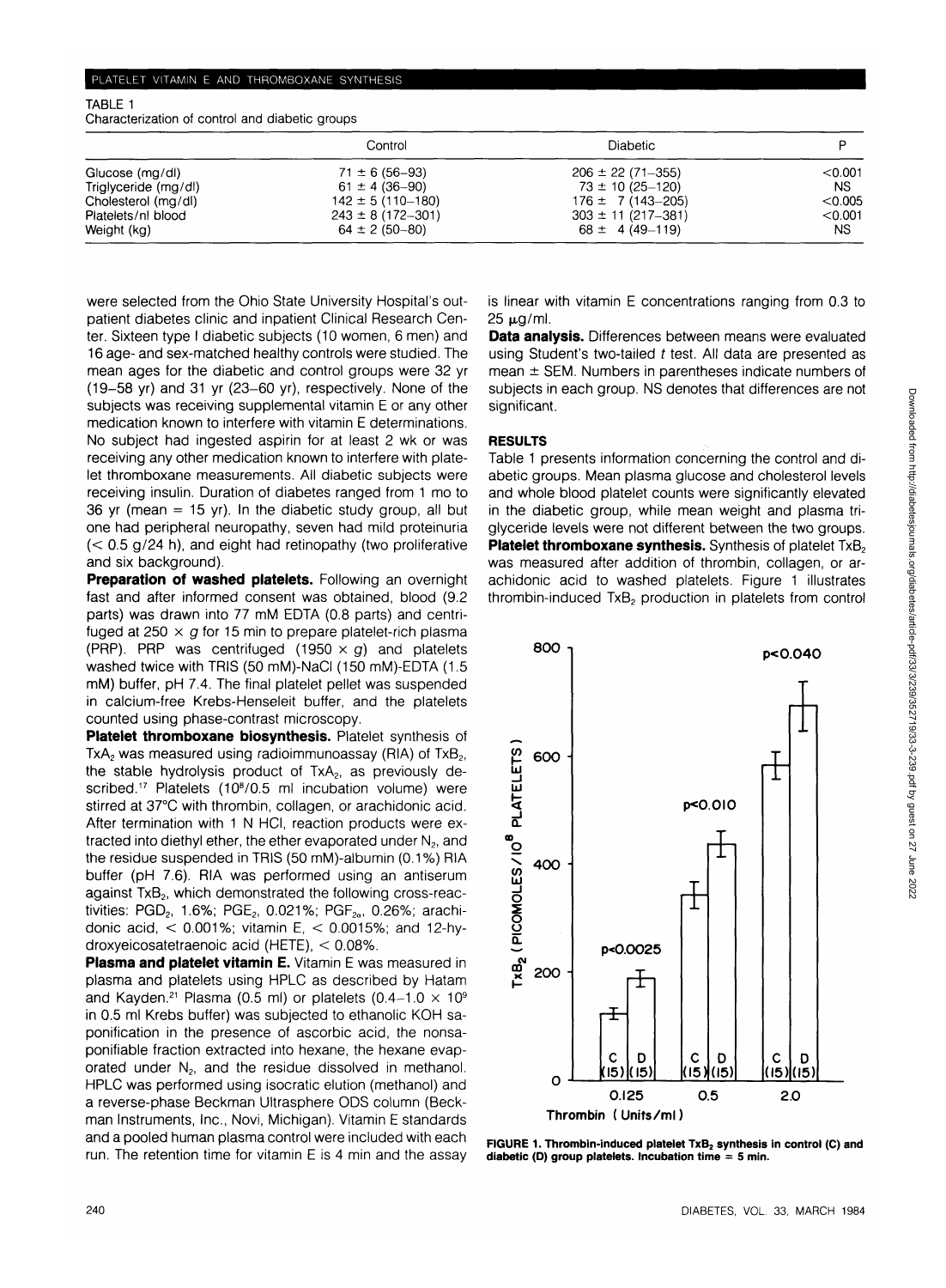

FIGURE 2. Collagen-induced platelet TxB<sub>2</sub> synthesis in control (C) and **diabetic (D) group platelets, lincubation time = 2.5 min.**

and diabetic groups. TxB<sub>2</sub> production in the platelets from the diabetic group was significantly increased with each thrombin concentration tested. Figures 2 and 3 denote collagen-induced TxB<sub>2</sub> synthesis at 2.5 and 5 min incubation time, respectively. At each collagen concentration tested, and at both incubation times, platelets from the diabetic group synthesized significantly greater amounts of  $TxB<sub>2</sub>$  than did platelets from the control group. There was no significant difference between platelets from the two groups when conversion of exogenously added arachidonic acid (AA) to  $TxB<sub>2</sub>$ was measured. At 0.5 min incubation time and in the presence of 1.25  $\mu$ M AA, 181  $\pm$  7 and 181  $\pm$  12 pmol TxB<sub>2</sub>/10<sup>8</sup> platelets were produced by platelets from the control  $(N = 16)$  and diabetic  $(N = 16)$  groups, respectively. At 5 min incubation time and in the presence of 10  $\mu$ M AA,  $821 \pm 46$  and  $856 \pm 42$  pmol TxB<sub>2</sub>/10<sup>8</sup> platelets were produced by platelets from the control ( $N = 16$ ) and diabetic  $(N = 16)$  groups, respectively.

**Plasma and platelet vitamin E.** Figure 4 denotes vitamin E levels in platelets from control and diabetic groups. Vitamin E content was significantly decreased in platelets from diabetic subjects when compared with platelets from the nondiabetic controls. This decrease in platelet vitamin E, however, was not reflected by plasma vitamin E levels, which were not significantly different between control and diabetic groups. Plasma from the control group ( $N = 16$ ) contained 5.29  $\pm$  0.37 and plasma from the diabetic group (N = 16) contained 4.95  $\pm$  0.36 µg vitamin E/ml.

**Correlation of platelet vitamin E and thromboxane synthesis.** When data from both control and diabetic groups were combined, platelet vitamin E levels demonstrated a significant negative linear correlation with thrombin-induced platelet TxB<sub>2</sub> synthesis ( $r = -0.61$ ,  $P < 0.001$ , with 0.125 U/ ml thrombin at 5 min incubation;  $r = -0.63$ ,  $P < 0.001$ , with 0.5 U/ml thrombin at 5 min incubation;  $r = -0.40$ ,  $P < 0.050$ , with 2.0 U/ml thrombin at 5 min incubation). A significant negative linear correlation also existed between platelet vitamin E levels and collagen-induced platelet TxB<sub>2</sub> synthesis ( $r = -0.51$ ,  $P < 0.005$ , with 25  $\mu$ g/ml collagen at 2.5 min incubation;  $r = -0.65$ ,  $p < 0.001$ , with 100  $\mu q/ml$ collagen at 2.5 min incubation;  $r = -0.53$ ,  $P < 0.005$ , with 12.5  $\mu$ g/ml collagen at 5 min incubation;  $r = -0.57$ .  $P < 0.005$ , with 25  $\mu$ g/ml collagen at 5 min incubation;  $r = -0.42$ , P < 0.030, with 100  $\mu$ g/ml collagen at 5 min incubation). Figures 5 and 6 are representative diagrams of the relationship of platelet vitamin E with thrombin- and collagen-induced platelet TxB<sub>2</sub> synthesis, respectively.

## **DISCUSSION**

This study is the first to report, to our knowledge, in platelets from diabetic subjects, an increased synthesis of TxA<sub>2</sub> derived from arachidonic acid that was present in the platelet membrane phospholipids in vivo. These results are in agreement with those of Halushka et al., who reported, in platelets from human diabetic subjects, increased synthesis of PGE-like material derived from arachidonic acid that was present in platelet membrane phospholipids in vivo.<sup>8</sup> The increased collagen-induced  $TxA<sub>2</sub>$  synthesis in washed platelets from the diabetic group in this report is in support of



FIGURE 3. Collagen-induced platelet TxB<sub>2</sub> synthesis in control (C) and **diabetic (D) group platelets. Incubation time = 5 min.**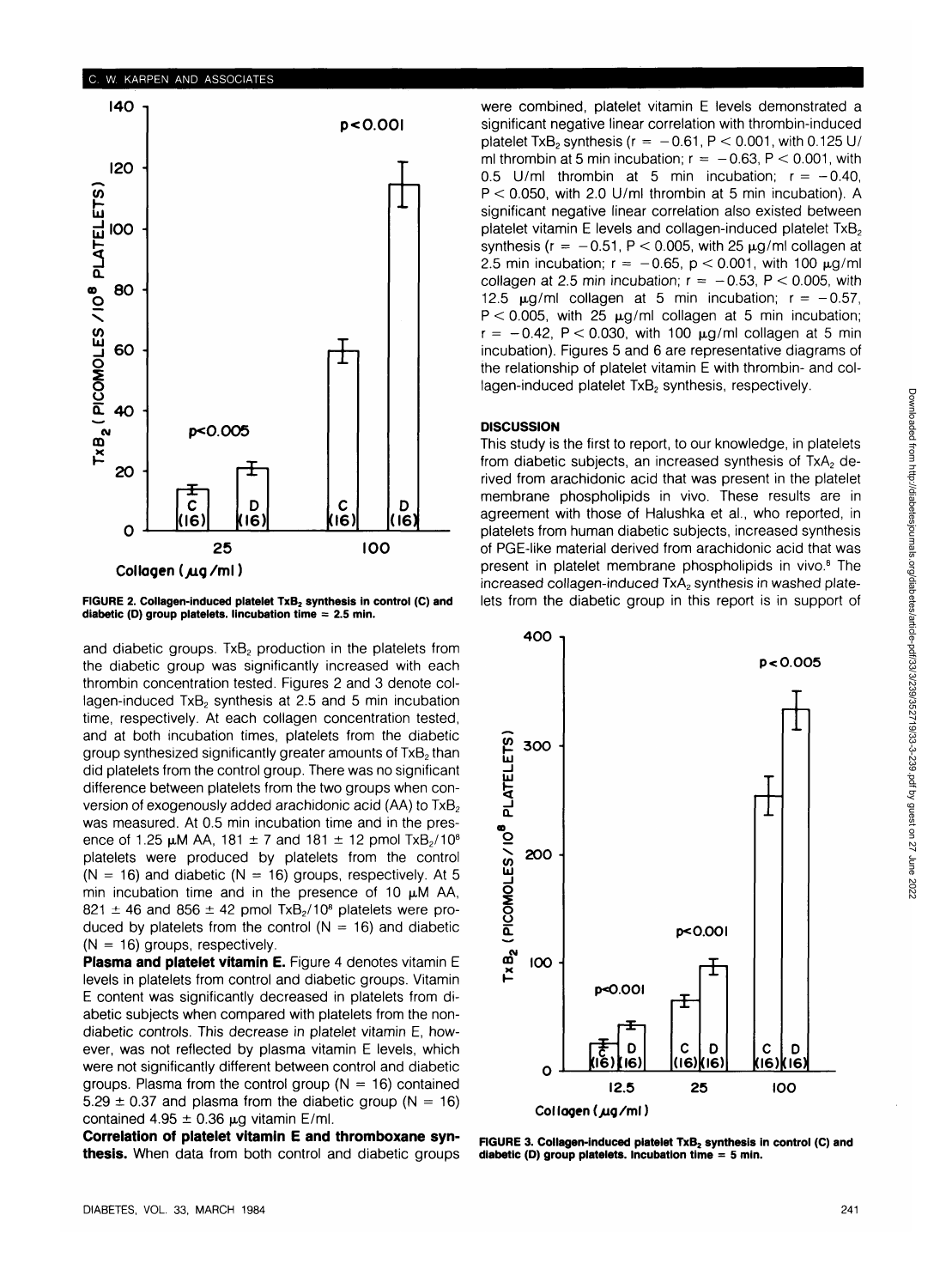

**FIGURE 4. Vitamin E levels in platelets from control (C) and diabetic (D) groups.**



**FIGURE 5. Relationship of vitamin E levels and thrombin-induced** platelet thromboxane B<sub>2</sub> synthesis in platelets from control and dia**betic groups combined. Thrombin concentration = 0.125 U/ml at 5 min incubation.**

findings demonstrating increases in collagen-induced aggregation by platelets from diabetic subjects when these platelets were either suspended in plasma<sup>5,22</sup> or isolated from plasma.<sup>5</sup> The increased thrombin-induced TxA<sub>2</sub> synthesis reported here in platelets from the diabetic group is in support of Takeda et al.,7 who, using platelets prelabeled with <sup>14</sup>Carachidonic acid, found increased thrombin-induced phospholipase activity in platelets from diabetic subjects, and LaGarde et al.,<sup>5</sup> who, also using platelets prelabeled with <sup>14</sup>Carachidonic acid, reported increased thrombin-induced synthesis of TxA<sub>2</sub> in platelets from diabetic subjects.

The failure to detect differences in conversion of exogenously added arachidonic acid to TxA<sub>2</sub> between platelets from control and diabetic groups is consistent with our previous reports with diabetic rats.<sup>10,19</sup> Halushka et al.<sup>9</sup> have reported increased arachidonic acid conversion to TxA<sub>2</sub> by platelets from human diabetic subjects when platelet-rich plasma was used. LaGarde et al.,<sup>5</sup> analyzing platelets from human diabetic subjects, have reported increased arachidonic acid-induced platelet aggregation when platelets were suspended in PRP but not when washed platelets were used. LaGarde also failed to detect differences in conversion of exogenously added arachidonic acid to TxB<sub>2</sub> between washed platelets from control and diabetic groups.<sup>5</sup> The above data indicate that the platelet cyclooxygenase/thromboxane synthetase enzyme system in the human diabetic subject is unaltered, although a factor(s) extrinsic to the platelet in diabetic plasma may affect this enzyme system. The derangement of arachidonic acid metabolism detected in this report is apparently at a step before the cyclooxygenase, which, as reported by Takeda et al.,<sup>7</sup> is most likely at the release of arachidonic acid from platelet membrane phospholipids.

The decreased vitamin E content in platelets of human diabetic subjects reported in this study is in support of our earlier findings with diabetic rats.<sup>19</sup> The reason for a decreased vitamin E in platelets but not plasma of these dia-



**FIGURE 6. Relationship of vitamin E levels and collagen-induced plate**let thromboxane B<sub>2</sub> synthesis in platelets from control and diabetic **groups combined. Collagen concentration = 100 ng/ml at 2.5 min incubation.**